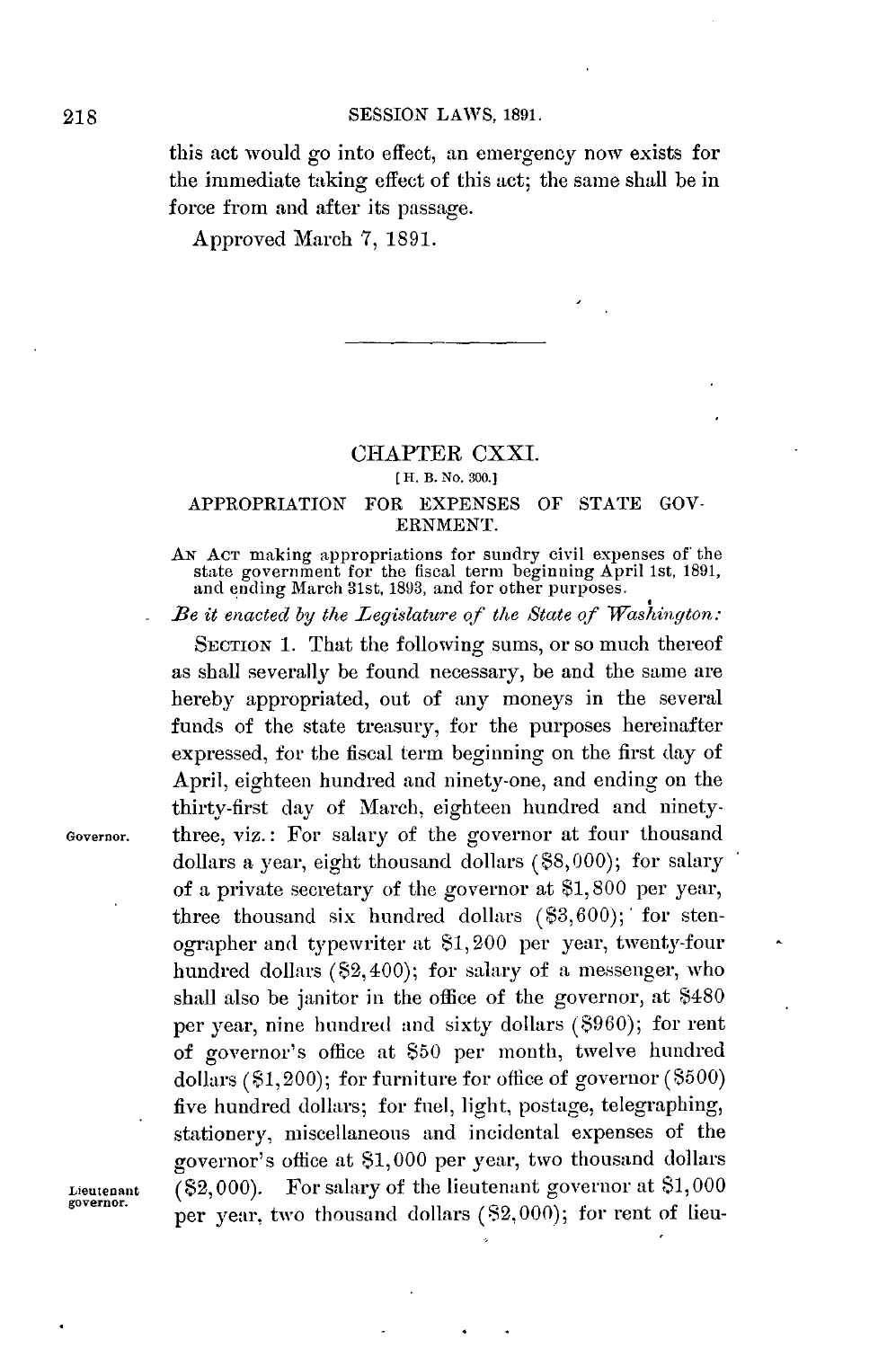tenant governor's office at **\$300** per year, six hundred dollars (\$600); for expenses in maintaining office of lieutenant governor at \$125 per year, two hundred and fifty dollars; for furniture for lieutenant governor's office, two hundred dollars (\$200). For salary of *secretary* of *state secretary* of *state*. at \$2,500 per year, five thousand dollars **(85,000);** for salary of chief clerk of secretary of state at **\$1,800** per year, three thousand six hundred dollars **(83,600);** for salary of recording clerk for secretary of state at **81, 000** per year, two thousand dollars  $(\$2,000)$ ; for additional clerk hire, to be paid only upon certified vouchers, six hundred dollars a year **(\$600),** twelve hundred dollars  $(1,200)$ ; for stenographer at \$1,200 per year, two thousand four hundred dollars (\$2,400); for rent of secretary of state's office, twelve hundred dollars (\$1,200); for fuel, light, water and janitor for secretary's office, one thousand dollars **(81,000);** for postage for office of secretary of state three hundred dollars per year, six hundred dollars **(\$600);** for incidental expenses of office of secretary of state, six hundred dollars **(\$600)** for two years; for traveling expenses of clerk of insurance department at \$400 per year, eight hundred dollars **(\$800);** for distributing session laws, codes and journals, three hundred dollars **(\$300);** for salary of clerk of insurance department at **\$1,800** per year, three thousand six hundred dollars **(\$3,- 600).** For salary of state auditor at **\$2,000** per year, four **State auditor.** thousand dollars (\$4, **000);** for salary of deputy for state auditor at **\$1,800** per year, three thousand six hundred dollars **(\$3, 600);** for salary of clerk in office of state auditor at **\$1,000** per year, two thousand dollars **(82,000);** for rent of office of state auditor at **\$30** per month seven hundred and twenty dollars **(\$720);** for extra clerical assistance in office of the auditor when necessary, two thousand dollars (\$2,000); for messenger and janitor at **\$30.00** per month, seven hundred and twenty dollars **(\$720);** for fuel, light, telegraphing and incidentals, twelve hundred dollars (81,200); for one cabinet filing case and furniture, three hundred dollars **(\$300);** for expressage and expenses in distributing revenue forms, one thousand dollars **(81,000);** for postage at **\$30.00** per month, seven hundred and twenty dollars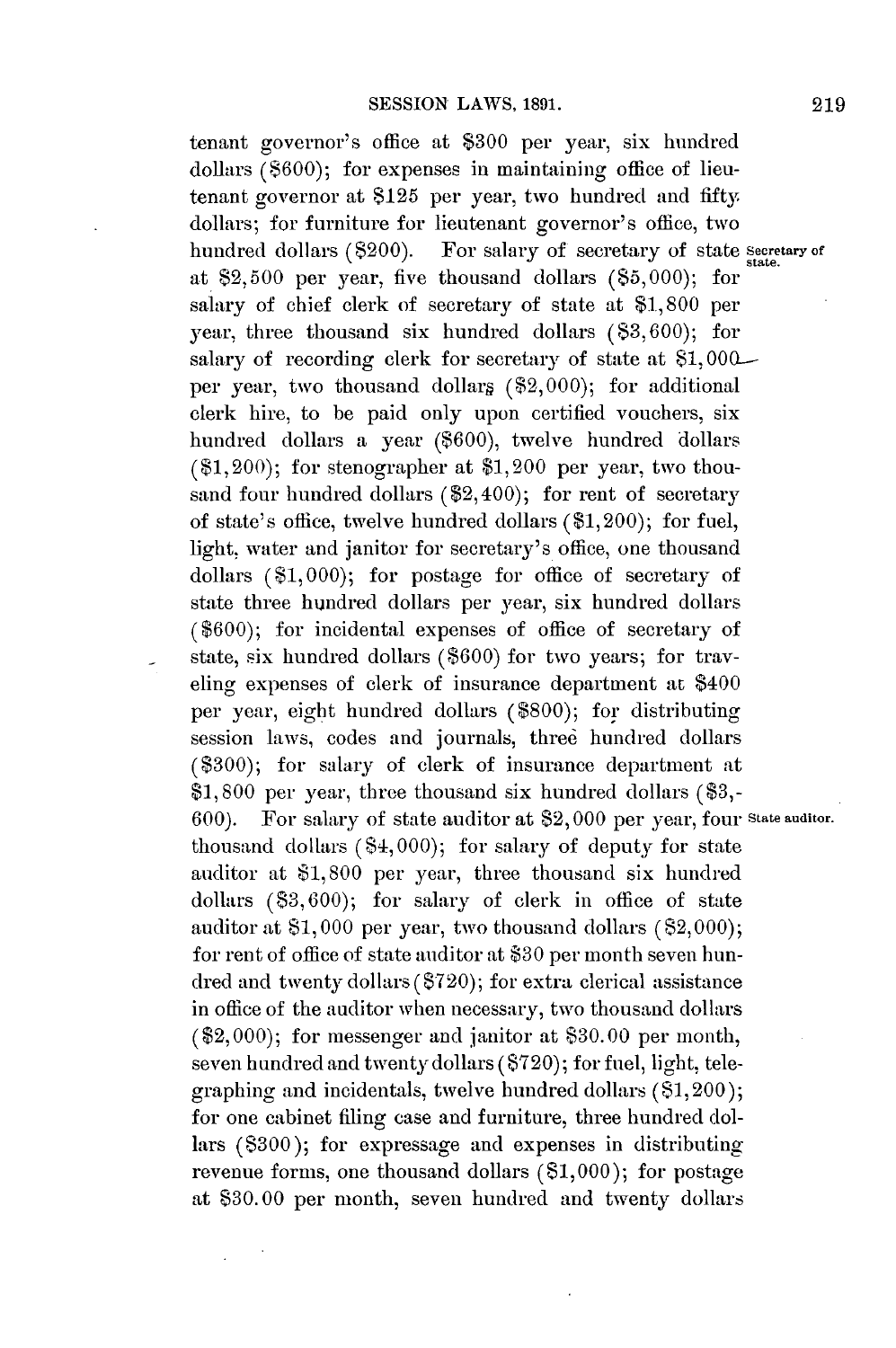**(\$720.00);** for deficiency in appropriation for **1889-90,** eight hundred and fourteen  $\frac{70}{100}$  dollars (\$814 $\frac{70}{100}$ ). For **state treasurer.** salary of state treasurer at \$2, **000** per year, four thousand dollars (\$4,000); for salary of clerk of state treasurer at **\$1,500** per year, three thousand dollars **(\$3,000);** for extra clerical assistance in the office of the state treasurer, to be paid only upon vouchers properly certified, six hundred dollars **(\$600);** for rent, fuel, stationery, postage and incidentals at **\$900** per year eighteen hundred dollars **(\$1,- State printer. 800).** For the public printing, for the public binding, and for paper and material used for the public printing, as provided **by** an act entitled "An act to provide for the state printing and binding, fixing the compensation of the state printer, prescribing his duties, and to provide for the purchase of printing and binding materials," approved February **19, 1890,** sixty thousand dollars **(\$60,000).** For Superintendent Salary of superintendent of public instruction at \$2,500 of public in-<br>struction. Per year, five thousand dollars (\$5,000); for salary of **struction.** per year, five thousand dollars **(\$5,000);** for salary of clerk of superintendent of public instruction at **\$500** per year, one thousand dollars **(\$1,000);** for traveling expenses of superintendent of public instruction at **\$800** per year, one thousand six hundred dollars **(\$1, 600);** for rent of office of superintendent of public instruction at **\$360** per year. seven hundred and twenty dollars **(\$720);** for fuel and lights of office of superintendent of public instruction and janitor at \$220 per year, four hundred and forty dollars (\$440); for record books and miscellaneous stationery for office of superintendent of public instruction, three hundred dollars **(\$300);** for postage and express charges of office of superintendent of public instruction at **\$500** per year, one thousand dollars **(81,000);** for incidental expenses and furniture, two hundred and fifty dol-**State land corn-** lars (\$250). For salary of state land commissioner at **missioner.** \$2,000 per annum, four thousand dollars (\$4,000); for clerk hire, six thousand dollars **(\$6,000),** to be paid only on vouchers as actually needed; for office rent, one thousand dollars **(\$1,000);** for office furniture, three hundred dollars **(\$300);** for incidental expenses, three hundred dollars **(8300);** for postage, five hundred dollars **(\$500);** for fuel, light, water and janitor, six hundred dollars **(\$600).**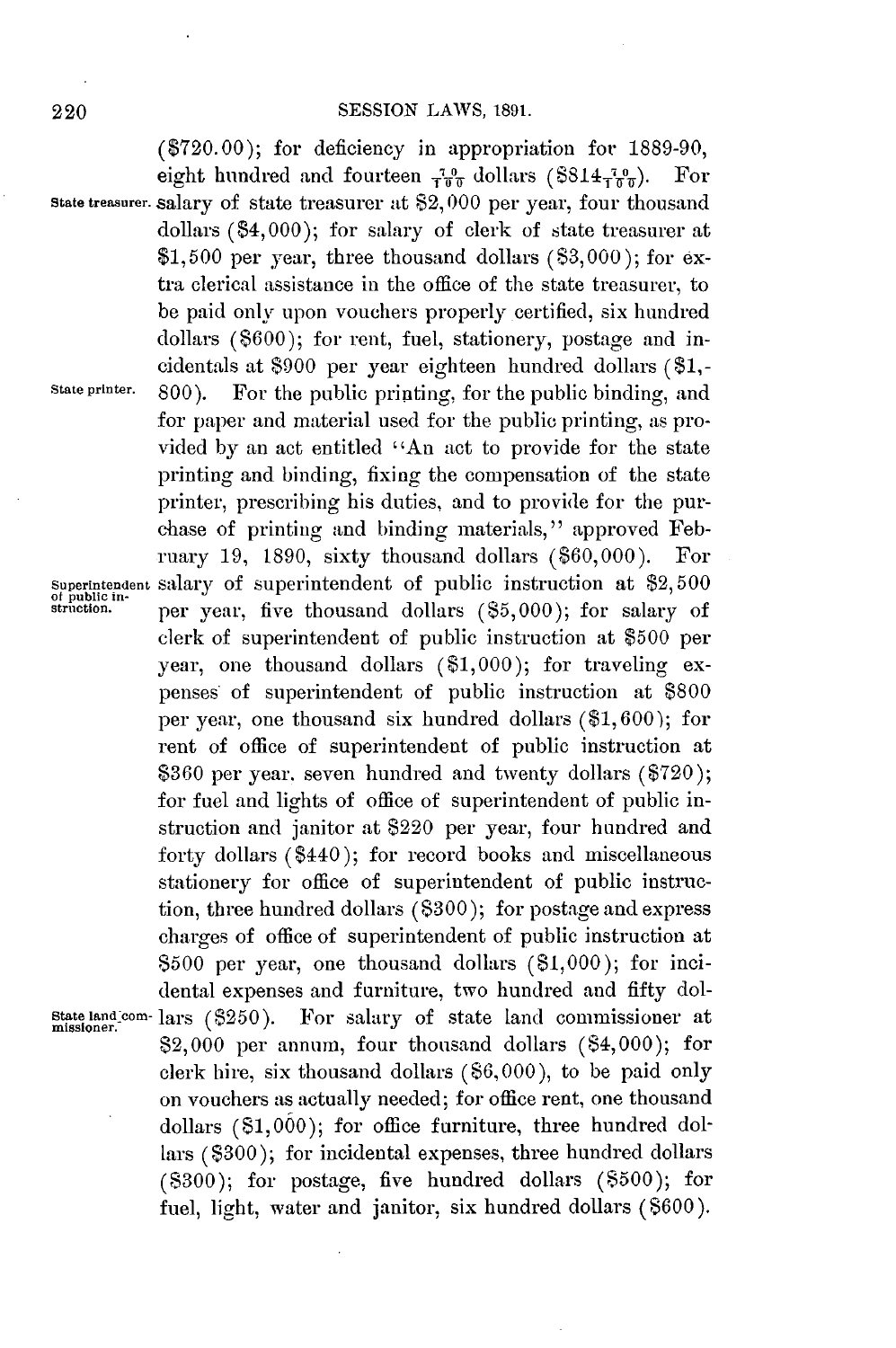For expenses of state board of education, \$1,000 per year, state board of two thousand dollars (\$2,000). For a deficiency for publishing notices of the opening of normal schools (see page 284 laws **1889** and **1890),** ten dollars **(\$10).** For salary of attorney general at \$2,000 per annum, four thousand  $_{\text{eral.}}^{\text{attorney gen-}}$ dollars  $(84,000)$ ; for clerk to act as assistant to the attorney general at \$2,000 per year, four thousand dollars (\$4,000); for traveling expenses at **\$1,000** per year, two thousand dollars **(\$2,000);** for office rent at **\$500** per year, one thousand dollars **(\$1,000);** for stationery, fuel and postage at \$200 per year, four hundred dollars (\$400); for stenographer work and printing briefs, two thousand dollars (\$2,000). Attorney general's office: For assistants to protect the interests of the state in cases before the local land offices and superior courts in the state in which the title of the state to any of its school or granted lands is involved or contested, as follows: At Seattle, not to exceed **\$750** per year; at Olympia, not to exceed **\$300** -per year; at Walla Walla, not to exceed **\$300** per year; at North Yakima, not to exceed **\$300** per year; at Spokane Falls, not to exceed **\$300** per year; **at** Vancouver, not to exceed **\$300** per year; at WaterviUe, not to exceed **\$300** per year; and no expenditure for this purpose shall be allowed, unless approved **by** the attorney purpose shall be allowed, we say that the salaries' supreme judges at \$4,000 each per supreme annum, forty thousand dollars (\$40,000); for salary of clerk of supreme court at \$2, **000** per annum, four thousand dollars (\$4,000); for contingent expenses of supreme supreme court. court at **\$5,000** per annum, ten thousand dollars **(\$10,000);** for the purchase of books for state library, to be paid out State **library.** of special library fund, for the year ending March **31, 1892,** four thousand dollars, and for the year ending March **31,** 1893, three thousand dollars; for salary of reporter su- Supreme court preme court. at \$3,000 per year, six thousand dollars **(\$6,000).** Mining bureau and state geologist: For sal- **Mining bureau.** ary of state geologist at twelve hundred dollars (81,200) per year, two thousand four hundred dollars (\$2,400); for chemicals at two hundred and fifty dollars per year **(\$250),** five hundred dollars **(\$500);** for contingent and traveling expenses at one thousand dollars per year **(\$1,000),** two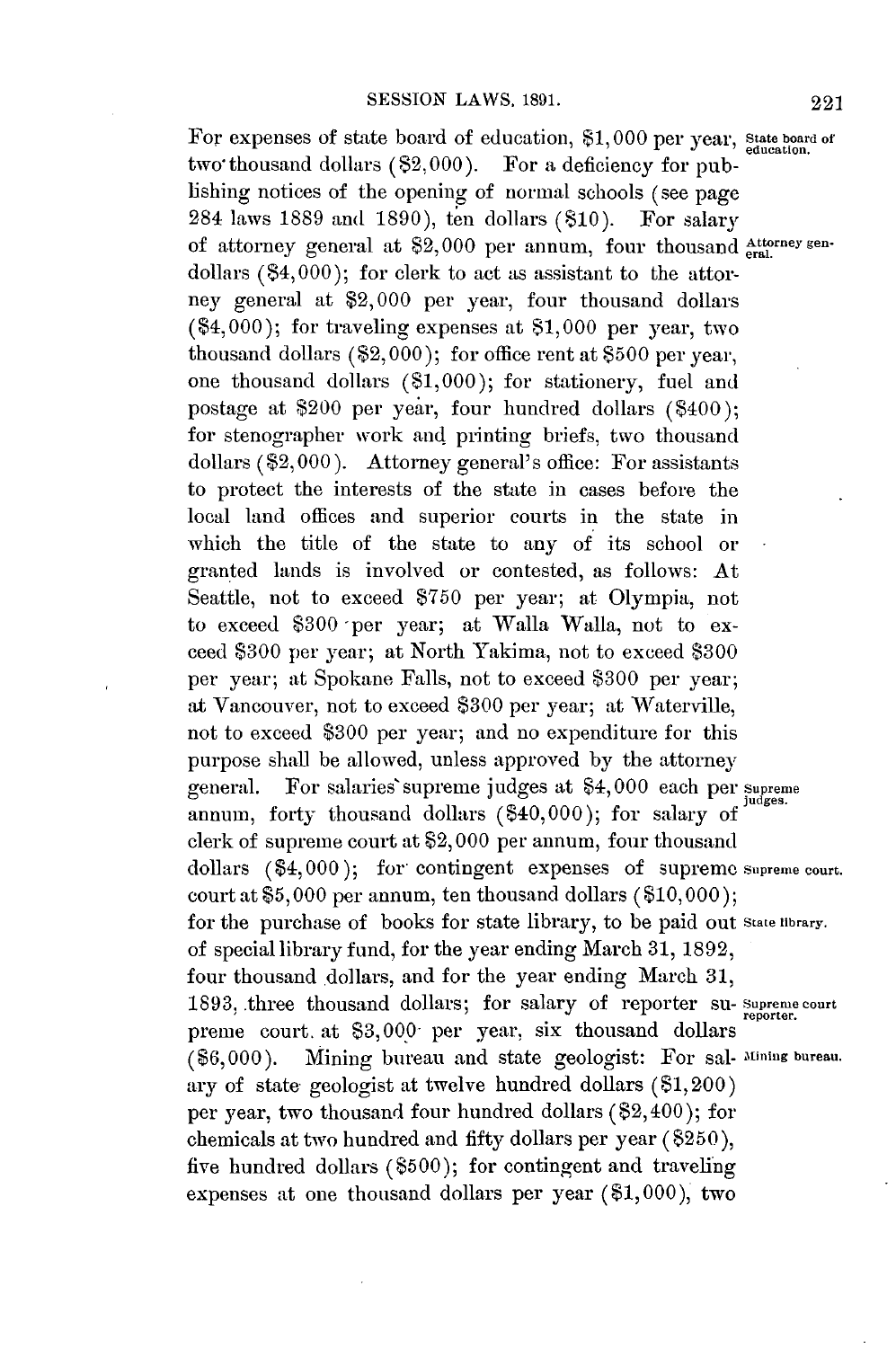thousand dollars (\$2,000); for rent of office six hundred dollars per year **(\$600),** twelve hundred dollars (\$1,200); for rent of cabinet room for mining bureau, five hundred dollars **(\$500);** for traveling and incidental expenses, three thousand dollars **(\$3,000);** for making geological and mineralogical survey of state, and making and publishing maps and reports of the same, fifty thousand dollars F<sub>1sh</sub> commis- (\$50,000). For salary of fish commissioner at two thousand dollars per year (\$2,000), four thousand dollars (\$4,000); for salaries of deputies at seven hundred and fifty dollars **(\$750),** fifteen hundred dollars **(\$1,500);** for traveling expenses of fish commissioner and deputies, thirty-five hundred dollars **(\$3,500).** For salaries of su**udpgerir** perior judges, seventy-four thousand dollars **(\$74,000);** for traveling expenses of judges of the superior courts, in counties where a judge is a judge of more than one county, in traveling between the county seats within his jurisdiction, to be paid upon the certificate of said judges, six **Agricultural** thousand dollars **(\$6,000).** For defraying the expenses **college. i** of commission to locate agricultural college, experiment stations and school of science, one thousand dollars **(\$1,000).** For watchman of state library at sixty dollars per month **(\$60),** fifteen hundred dollars **(\$1, 500);** for salary of state **state librarian** librarian at one thousand dollars per annum **(\$1,000),** two thousand dollars (\$2,000); for salary of assistant librarian from February 20, **1891,** at **\$60** per month, fifteen hundred and eighteen dollars **(\$1,518);** for furniture and shelving for state library, four hundred dollars (\$400); for fuel, lights, postage, cartage, expressage and stationery at two hundred and fifty dollars (\$250) per year, five hun-**Soldiers'home.** dred dollars **(\$500).** For the maintenance of the soldiers' home, fifteen thousand dollars **(\$15,000).** For expenses **Insane.** in transportation of insane persons to the state hospital for the insane, thirty thousand dollars **(\$30, 000).** For expenses **Penitentiary.** in transporting state convicts to the state penitentiary, twenty-six thousand dollars **(\$26,000);** for cost bills in con**criminals.** victions for felony before the superior courts chargeable against the state, sixty-five thousand dollars **(\$65,000);** for **Extradition.** extradition expenses, two thousand five hundred dollars **Proclamations. (\$2,500);** for official proclamations of the governor, one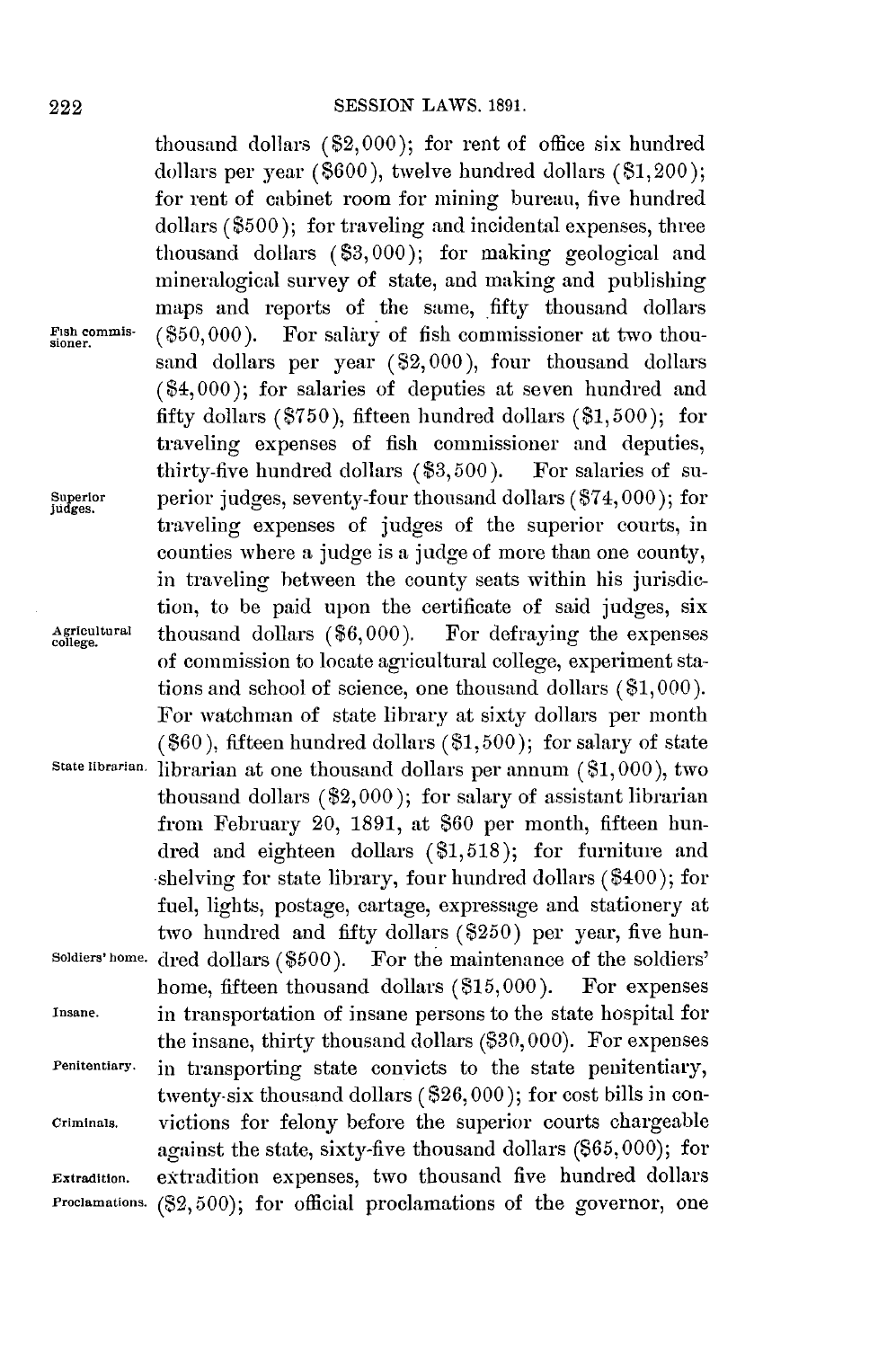thousand five hundred dollars **(\$1, 500).** For preparing and Journals. indexing senate journal for public printer, two hundred and fifty dollars **(\$250);** for preparing and indexing house journal for public printer, three hundred dollars **(\$300).** For a deficiency in the amount due board of pilot commission- Pilot commisers for the Columbia river and bar for per diem and mileage, twenty-seven dollars (\$27). For the maintenance of **Harbor** line the harbor lines commission, to be paid out of the tide land funds, forty thousand dollars (\$40, **000),** to include nineteen hundred and seventy-nine and  $\frac{50}{100}$  dollars for extra expenses incurred in defending suits in court and completing survey and maps of Seattle harbor; for the maintenance of the tide Tide land comland commission, to be paid out of the tide land fund, twenty thousand dollars (\$20,000); for deficiency of tide land commission not appropriated last season, one thousand three hundred and nine dollars and seventy cents  $(\$1,309<sub>T00</sub>$ , from the tide land funds. For indexing session laws of the present session of the legislature, to be done by W. Lair<br>Hill, three hundred dollars (\$300). For the maintenance western hos-<br>pital for insane. Hill, three hundred dollars (\$300). of hospital for insane, Western Washington, one hundred **<sup>p</sup>** and fifty thousand dollars **(\$150,000);** for the water sup**ply** and fire service, thirteen thousand dollars **(\$13,000);** for a new brick wing for male patients, for furniture for the same, for remodeling the boiler and laundry building, for an extra boiler, painting and other repairs, sixty thousand dollars (\$60,000). The sum of one thousand dollars Rewards. **(\$1,000),** or so much thereof as may be requisite and necessary for the purpose of paying to any person entitled thereto, for the arrest and conviction of any person found guilty of placing any obstruction upon any railroad track, or who shall misplace any switch, rails or ties on any railroad within the State of Washington, whereby the life of any person passing over said road might be endangered, and for arresting each and every person engaged in robbing or attempting to rob any person upon or having in charge, in whole or in part, any stage coach, wagon, railroad train or other conveyance, engaged in carrying passengers, or any private conveyance, within this state, pursuant to the provisions of section **1290** of the code of Washington. For the maintenance of the state penitentiary at Walla Walla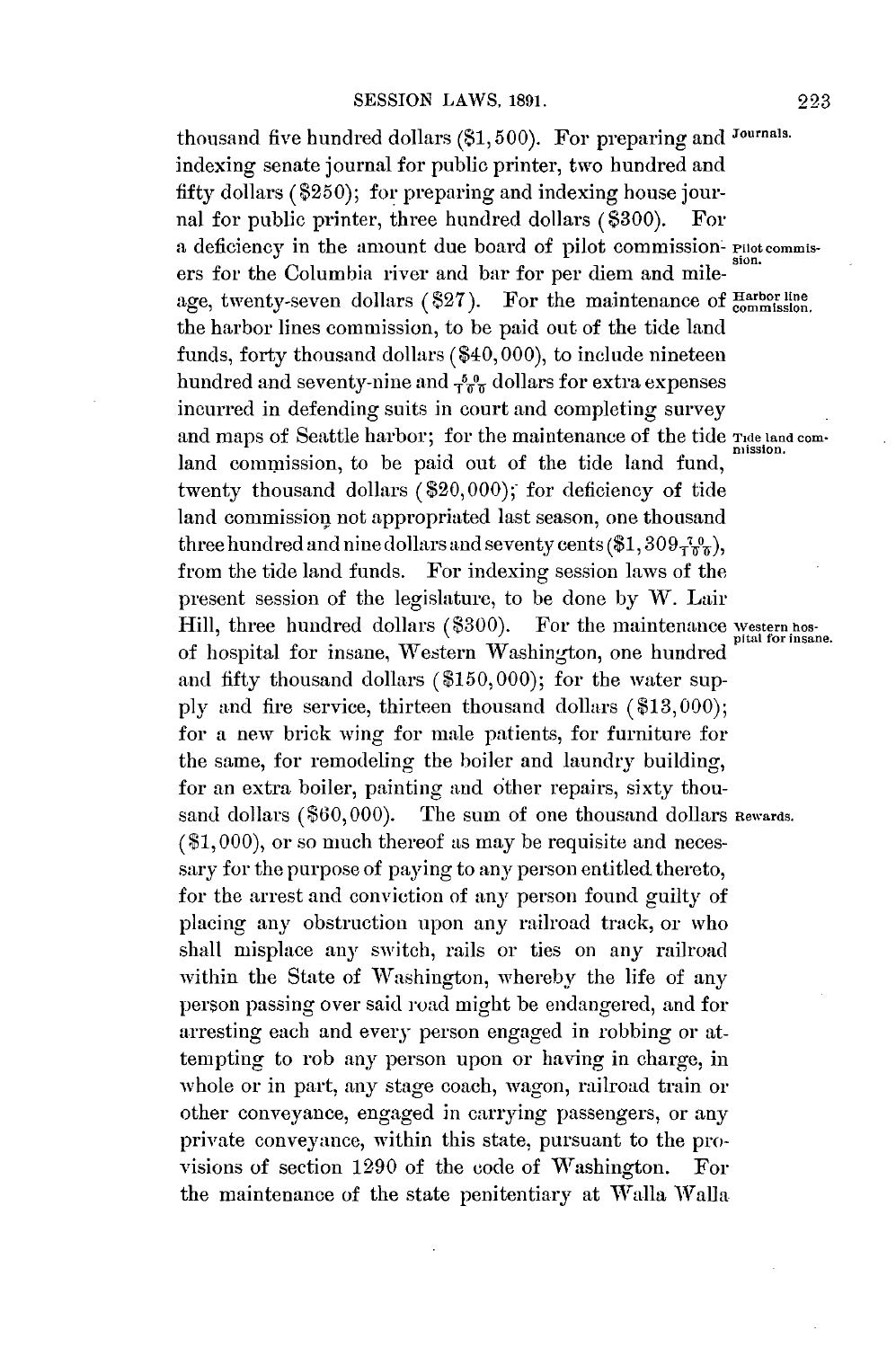from January **1, 1891,** to March **31, 1891,** thirteen thousand five hundred dollars **(813,500);** from April **1, 1891,** to March **31, 1892,** fifty-two thousand dollars (\$52,000); from April **1, 1892,** to March **31, 1893,** sixty thousand State univer- dollars (\$60,000). For the maintenance of the state university at twelve thousand five hundred dollars **(\$12, 500)** per year, twenty-five thousand dollars (\$25,000); for expenses of board of regents of state university at eight hundred dollars **(\$800)** per year, sixteen hundred dollars School for de- (\$1,600). For the maintenance of the Washington school for defective youth from April **1, 1891,** to March **31, 1892,** eighteen thousand one hundred and eighteen dollars. **(\$18,118);** from April **1, 1892,** to March **31, 1893,** twentyone thousand three hundred and thirty-two dollars **(\$21,332). School lands.** For survey of school lands and subdivide same into lots and blocks where within two miles of limits of incorporated cities and towns, thirty-five thousand dollars **(\$35,000);** for survey and subdividing school lands, under provisions of section 5 of law for the sale and leasing of school lands,<br>twenty thousand dollars (\$20,000). For examination of twenty thousand dollars  $(\$20,000)$ . **State house.** foundations of state house and all repairs thereof, tivo thou-**Cheney normal** sand dollars (\$2,000). For support of Cheney normal school. school, eighteen thousand three hundred dollars **(\$18,300).** Ellensburgh **For support of Ellensburgh normal school**, fifteen thousand dollars (\$15,000). For the transportation of arms at the For the transportation of arms at the **Indian troubles,** trouble with Okanogan Indians, four hundred and four **Relief.**  $\qquad$  dollars and  $_{70}^{7}$  (\$404 $_{70}^{7}$ ). For the relief of M. J. Fleming: Costs of M. **J.** Fleming, sheriff of Clarke county, in bill of costs for the hanging of Edward Gallagher, disallowed **by** the state auditor; seventy days for death watch at two dollars and fifty cents per day, one hundred and seventy-five dollars **(\$175);** on amount charged for erecting gallows, fifty dollars **(850),** two hundred and twenty-five dollars **(8225). Medical Lake** The sum of one hundred thousand dollars **(8100,000)** is **hospital for in-** sane. hereby appropriated out of the state treasury from funds not otherwise appropriated, for current expenses of the hospital for the insane at Medical Lake; the sum of twentysix thousand dollars **(\$26,000)** is appropriated for the construction of barns and outbuildings, for the purchase of teams and milch cows, and for fencing and improvement